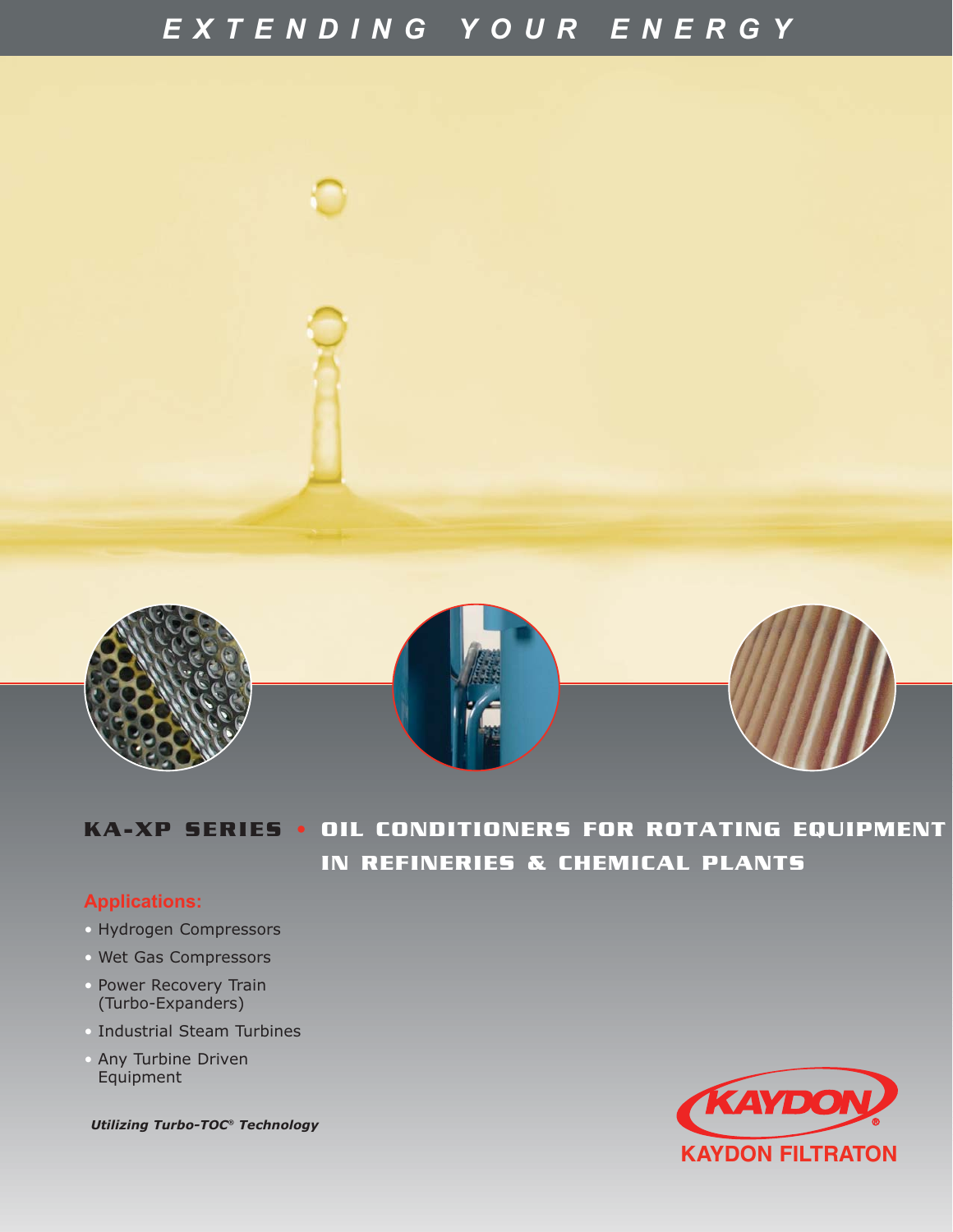# **Oil Conditioners for Rotating Equipment in Refineries & Chemical Plants**

Steam turbine mechanical failures, due to contaminated turbine lube oil, result in unavailability, partial forced outages, and expensive maintenance costs for rotating equipment. Clean turbine lube oil helps prevent forced outages, reduces maintenance costs, and keeps the turbine operational. The Kaydon Filtration Model KA-XP line of turbine oil conditioners are designed to purify the turbine oil to cleanliness levels of ISO 16/14/11 and reduce water to below 100 ppm.

As refinery and chemical plant reliability requirements increase, the need for turbine uptime becomes more important. Optimum usage of the rotating equipment is critical and because turbines are essential machines, failures become costly. The Kaydon Filtration KA-XP line of turbine oil conditioner systems will help keep the level of reliability and efficiency



## Model KA5-XP, KA10-XP & KA30-XP

- Explosion Proof Class 1, Division II, Group C & D
- Flow Rate: KA5-XP = 5 gpm (10 lpm) / KA10-XP = 10 gpm (38 lpm) / KA30-XP (114 lpm)
- Control Panel (Motor ON & Stop Control)
- Particulate Removal to ISO 16/14/11 (elements tested per ISO 16889)
- Water removal to 100 ppm \* (Total Water)
- ASME Code Vessel with element differential pressure gauge & Automatic Water Drain
- Dimensions & Weight:
	- KA5-XP and KA10-XP: 36" L x 30" W x 68" H (914 mm L x 762 mm W x 1727 mm H), weight = 900 lbs. (408 kg) – dry
	- KA30-XP: 42" L x 50" W x 68" H (1067 mm L x 1270 mm W x

1727 mm H), weight =  $1,050$  lbs. (477 kg) - dry

- Connections:
	- KA5-XP and KA10-XP: 1.5" (38 mm) inlet / 1" (25 mm) outlet (150# RF Flange)
	- KA30-XP: 2" (51 mm) inlet / 1.5" (38 mm) outlet (150# RF Flange)
- 460 VAC / 60 Hz / 3 PH (575 VAC & 380 VAC available)
- Heater optional
- Prefilter optional
- Skid optional (must order with the prefilter and/or heater option)



**KA10-XP**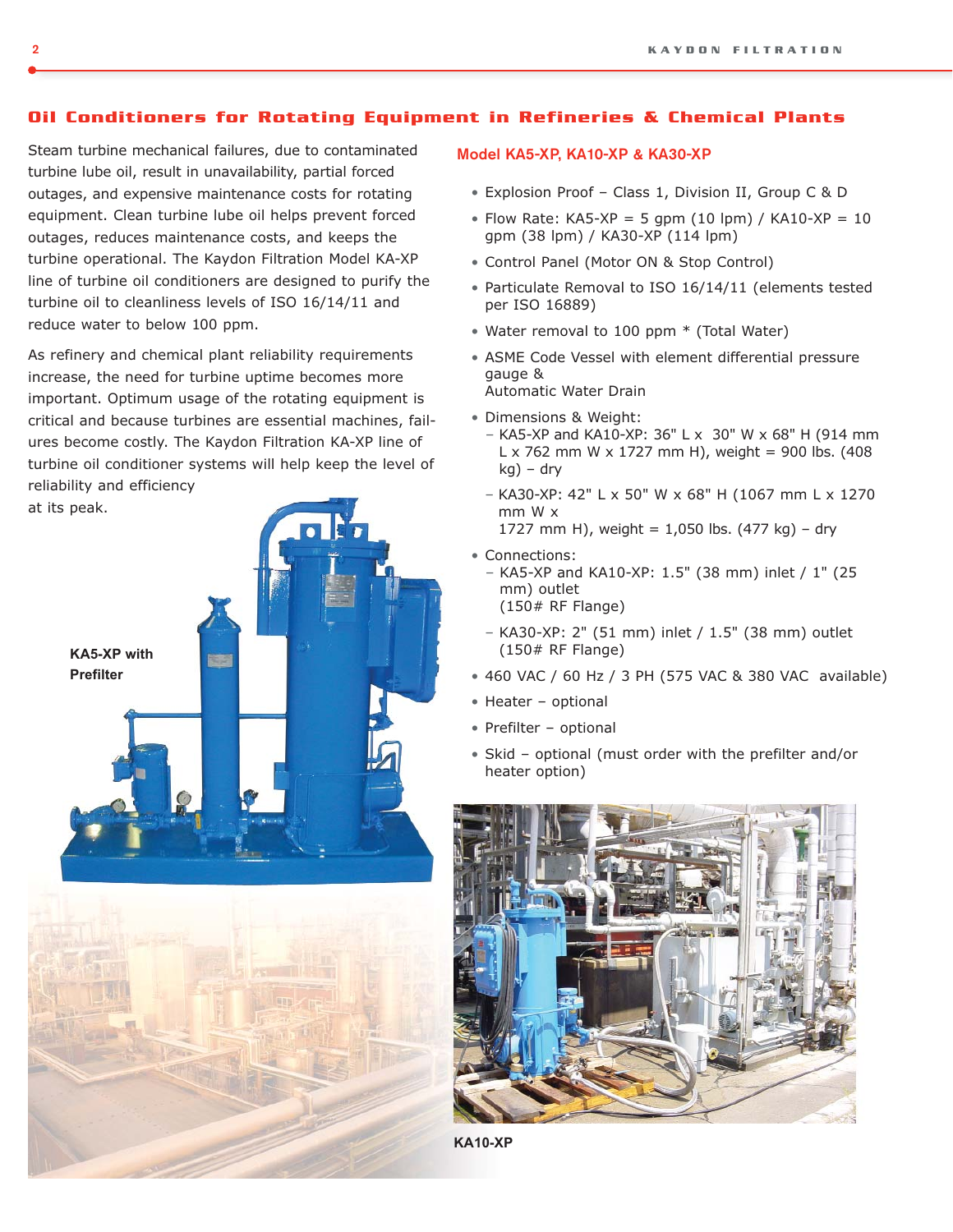| <b>Dimensions</b>              | 21"   x 19" W x 38" H               |  |
|--------------------------------|-------------------------------------|--|
|                                |                                     |  |
|                                | $(533$ mm x 483 mm x 965 mm)        |  |
| Weight                         | 125 lbs. – dry $(57 \text{ kg})$    |  |
| <b>Inlet</b>                   | $1/2$ " (12.7 mm)                   |  |
| Outlet                         | $1/2$ " (12.7 mm)                   |  |
| <b>Flow Rate</b>               | 1 gpm $(3.8 \text{ lpm})$           |  |
| <b>Totalizing Water Meter</b>  | Yes                                 |  |
| <b>Strainer</b>                | Yes                                 |  |
| Controls                       | ON/OFF Switch                       |  |
| <b>Electrical Requirements</b> | 120 VAC/60 Hz/1 PH                  |  |
| <b>Element Requirements</b>    | K500, Combination Coalescer &       |  |
|                                | Separator Elements                  |  |
| <b>Indicators</b>              | Element Differential Pressure Gauge |  |
| <b>Sump Heater</b>             | Option                              |  |
| <b>Explosion Proof</b>         | Class 1, Division II, Group C & D   |  |
|                                |                                     |  |

#### **Sizing Information**

| <b>Reservoir Size</b>                         | Model            | <b>Flow Rate</b>                                                 |
|-----------------------------------------------|------------------|------------------------------------------------------------------|
| $0 - 240$ gallons $(0 - 908)$                 | $KA1-XP$         | $1$ qpm $(3.8 \text{ lpm})$                                      |
| $241 - 600$ gallons<br>$(909 - 2271 L)$       | KA5-XP           | 5 qpm (18.9 lpm)                                                 |
| $601 - 1,200$ gallons<br>$(2272 - 4543 L)$    | $KAI0-XP$        | 10 qpm (37.8 lpm)                                                |
| $1,201 - 3,600$ gallons<br>$(4544 - 13627 L)$ | <b>KA30-XP</b>   | 30 qpm (114 lpm)                                                 |
| $3,600 +$ qallons<br>$(13627 L + )$           | <b>KA135V-XP</b> | 35/70/100/135 qpm<br>$(132/265/379/511$ lpm)<br>(variable speed) |





#### **Model KA135V-XP**

- Explosion Proof Class 1, Division II, Group C & D
- Flow Rate: 35 gpm (132 lpm) / 70 gpm (265 lpm) / 100 gpm (379 lpm) / 135 gpm (511 lpm ) / (variable flow rate)
- Control Panel
	- Motor ON & Stop, Heater ON light, Flow Rate Selector, Low Flow Alarm
- Particulate Removal to ISO 16/14/11 (elements tested per ISO 16889)
- Water removal to below 100 ppm \* (Total Water)
- ASME Code Vessels (prefilter & coalescer) with differential pressure gauges
- Automatic Water Drain
- Dimensions: 91" L x 80" W x 84" H (2311 mm L x 2032 mm W x 3134 mm H), weight =  $1,975$  lbs. (896 kg) – dry
- Connections: 3" (76 mm) inlet / 2" (51 mm) outlet (150# RF Flange)
- 460 VAC / 60 Hz / 3 PH (575 VAC & 380 VAC available)
- Heater 44KW heater Heats a 1,200 gallon (4543 L) oil reservoir from 70°F (21°C) – 140°F (60°C) in 5 hours

\*Water removal is based upon an initial water concentration of 5,000 ppm. If water ingression is significantly higher, results may vary. Under normal operating conditions, the KA-XP will provide oil cleanliness to a water level below 100 ppm Total Water (total water is equal to the ppm of free, emulsified, and dissolved water).